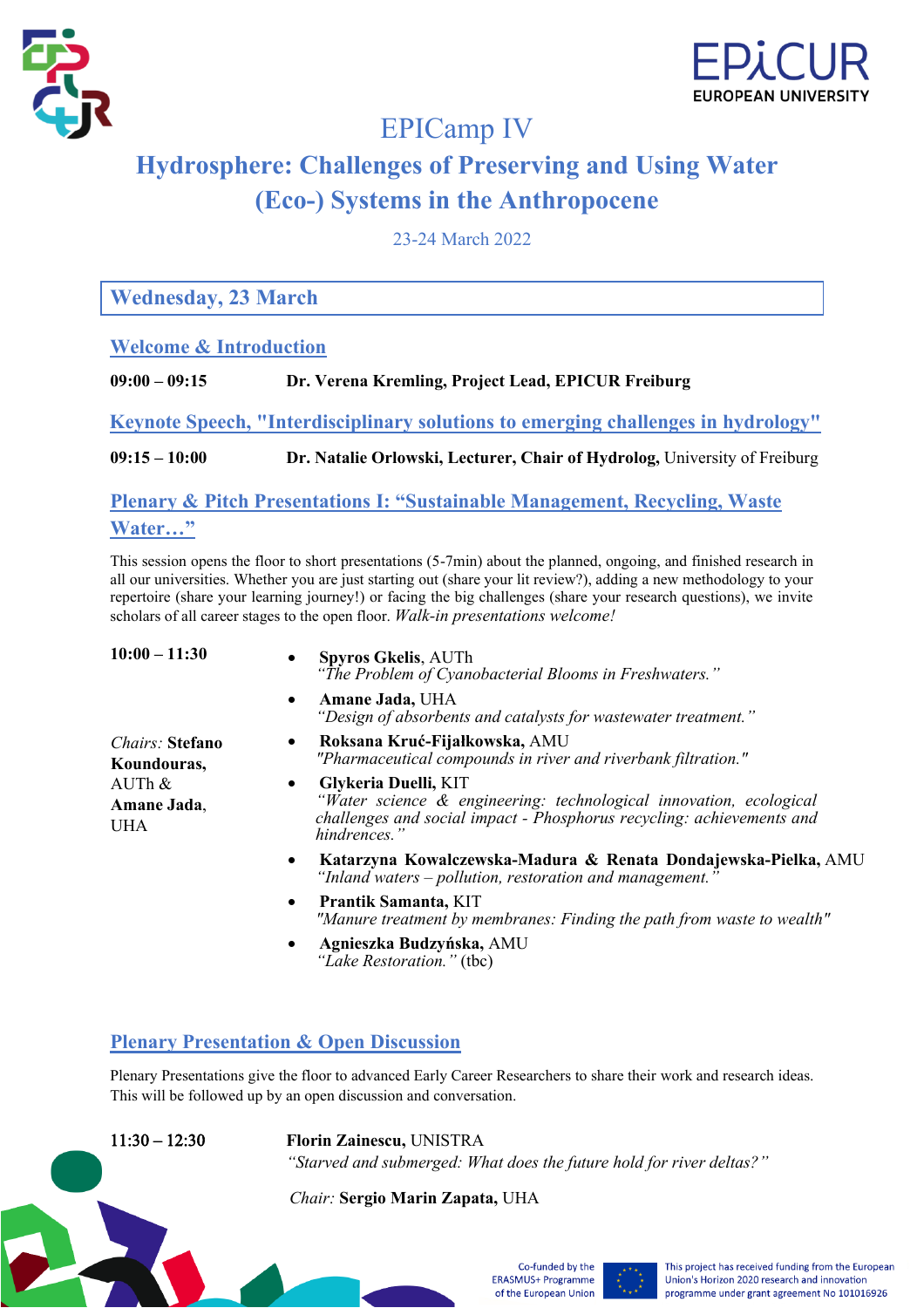## **World Café: Let's Talk about Interdisciplinary Potentials of Water Research**

The World Café is an open invitation to all participants to discuss - among peers of all career stages, disciplines, backgrounds and institutions or universities of origin - the chances and challenges of interdisciplinary research when it comes to water. Please feel free to join, no previous knowledge or interdisciplinary experience is required.

#### **13:30 – 15:30** *Leads:* **Ulrike Scherer,** KIT **Thomas Hein,** BOKU  **Agnieszka Budzyńska,** AMU

### **Introduction EPICradles**

EPICUR offers the EPICradles as a pilot project in 2022: Short-term, hybrid, well-funded – ECR Fellowships Enhancing European Collaboration. This session will introduce the innovative program and the application / selection procedures.

#### **15:30 – 16:00 EPICUR Staff**

#### **Open Discussion & Networking**

**16:00 – 17:00:** Following the introduction of the EPICradle, participants will have the room to engage in open exchange and networking.

**Thursday, 24 March**

## **A Keynote Conversation: "The Emergence of the Danube: A River's Way to the Anthropocene"**

**09:15 – 10:00 Gertrud Haidvogl,** BOKU and **Martin Schmid,** BOKU

### **Pitch Presentations II: "Rivers, Flood Risks, Hydropower, Navigation and the Environment"**

This session opens the floor to short presentations (5-7min) about the planned, ongoing, and finished research in all our universities. Whether you are just starting out (share your lit review?), adding a new methodology to your repertoire (share your learning journey!) or facing the big challenges (share your research questions), we invite scholars of all career stages to the open floor. *Walk-in presentations welcome!*

#### **10:00 – 11:15** • **Helmut Habersack***,* BOKU *"The role of rivers for floodrisk management, hydropower, navigation and the environment."* • **Martin Tschikof,** BOKU *"Assessing the potential of large floodplain reconnection measures for nitrogen removal on the catchment scale." Chair:* **H. Habersack, BOKU**

- **Gaël Bohnert,** UHA *"Balancing human needs and ecosystem demands: sustainable management of water resources."*
- **Felix Dörr,** KIT *"Land subsidence and groundwater salinization in the Mekong Delta, Vietnam."*
- **Kirlas Marios,** AUTh *"Groundwater vulnerability assessment in agricultural areas."*
- **Matusiak Magdalena,** AMU *"Seasonal depletion in groundwater resources under agricultural production: based on transient groundwater flow modelling."*